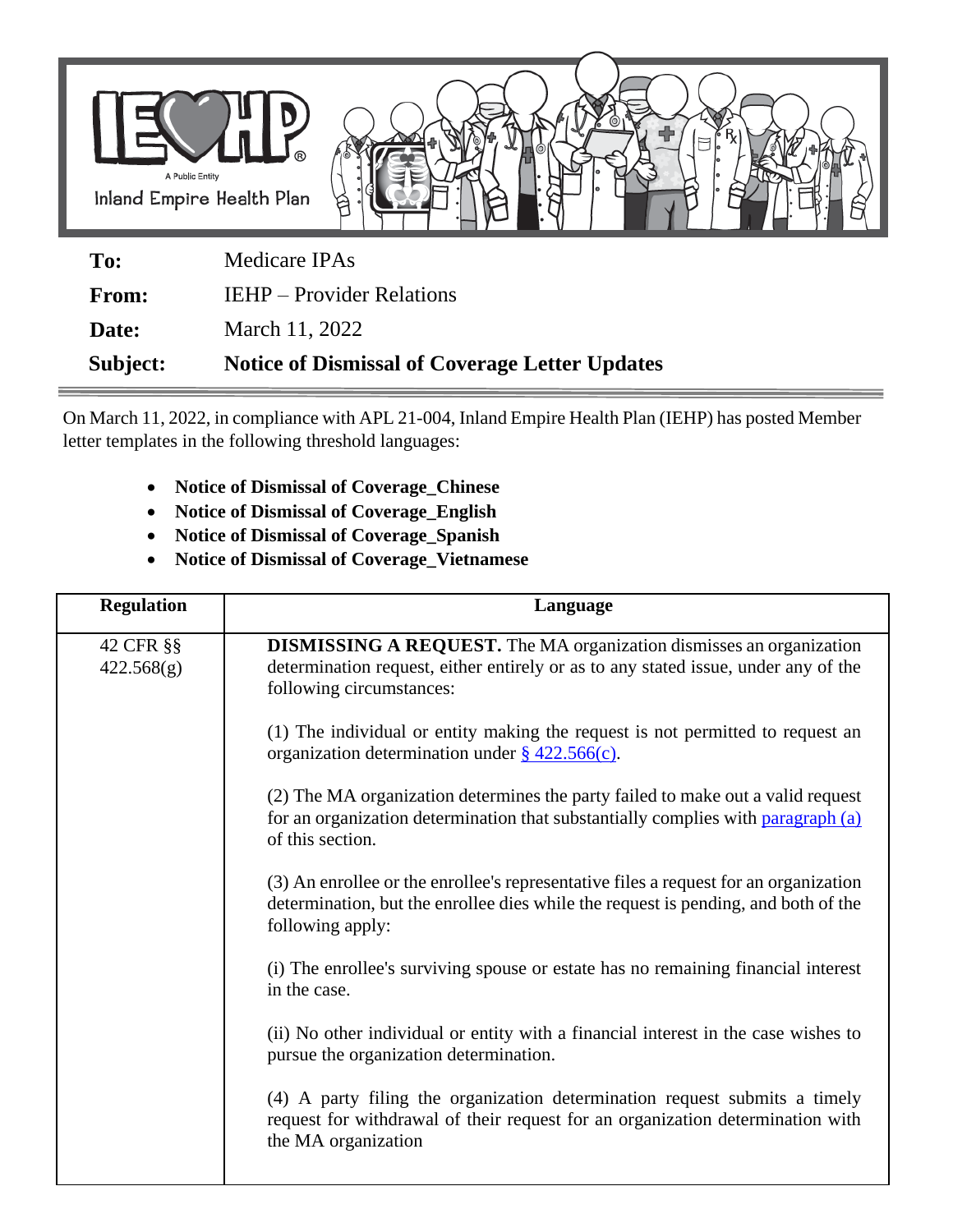| <b>Regulation</b> | Language                                                                                                                                                                                                |
|-------------------|---------------------------------------------------------------------------------------------------------------------------------------------------------------------------------------------------------|
| 423.568(i)        | <b>DISMISSING A REQUEST.</b> The Part D plan sponsor dismisses a coverage<br>determination request, either entirely or as to any stated issue, under any of the<br>following circumstances:             |
|                   | (1) When the individual making the request is not permitted to request a coverage<br>determination under $\frac{8}{9}$ 423.566(c).                                                                      |
|                   | (2) When the Part D plan sponsor determines the party failed to make out a valid<br>request for a coverage determination that substantially complies with paragraph<br>(a) of this section.             |
|                   | (3) When an enrollee or the enrollee's representative files a request for a coverage<br>determination, but the enrollee dies while the request is pending, and both of the<br>following criteria apply: |
|                   | (i) The enrollee's surviving spouse or estate has no remaining financial interest<br>in the case.                                                                                                       |
|                   | (ii) The enrollee's representative, if any, does not wish to pursue the request for<br>coverage.                                                                                                        |

To ensure compliance of appeal provisions related to utilizing the Notice of Dismissal, we are requesting your IPA attest and provide evidence (screenshots) that your medical management system allows you to capture when a Member is self-requesting a service.

## **Please submit your attestation and evidence to Juan Ortega at [Ortega-j2@iehp.org](mailto:Ortega-j2@iehp.org) by March 31, 2022.**

Per the following regulation (42 CFR 40.1), Members are allowed to self-request an organization determination and the requirement for the delegates to review it as such:

*In circumstances where there is a question whether the plan will cover an item or service, the enrollee, enrollee's representative, or the provider on behalf of the enrollee, has the right to request a pre-service organization determination (prior authorization) from the plan. Such preservice requests to the plan (even if to an agent or contractor of the plan, such as a network provider) are requests for an organization determination and must comply with the applicable regulatory requirements. Whenever an enrollee contacts an MA plan to request a service, the request itself indicates that the enrollee believes the MA plan should provide or pay for the service.*

Updated letter templates can be found at IEHP website:

[www.iehp.org](http://www.iehp.org/) > Providers > Provider Resources > Forms > Medicare-Medicaid Plan Letter Templates or click [here:](https://www.iehp.org/en/providers/provider-resources?target=forms#Medicare-Medicaid-Plan-Letter-Templates)

If you have any questions, please feel free to contact Juan Ortega, IEHP Delegation Oversight Director at [Ortega-J2@iehp.org](mailto:Ortega-J2@iehp.org)

As a reminder, all communications sent by IEHP can also be found on our Provider portal at: www.iehp.org > Providers > Plan Updates > Correspondences